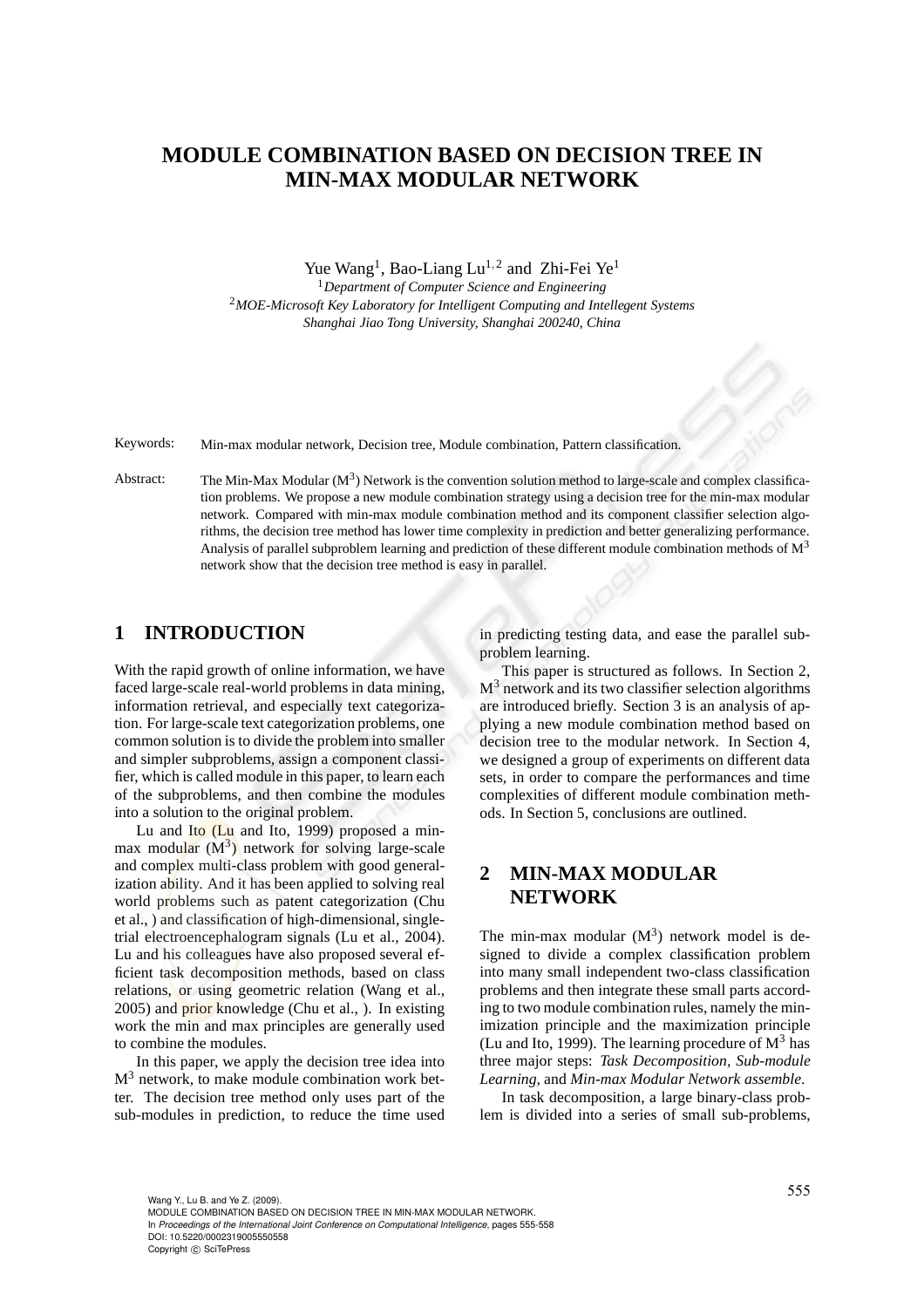based on the class correlation. Let *T* denote the training set of a *binary* class problem.

$$
T = \{ (X_l, Y_l) \}_{l=1}^L
$$
  
=  $T^{+1} \bigcup T^{-1}$   
= { $(X_l, +1)$ } $L^{+}_{l=1}$   $\bigcup \{ (X_l, -1) \}_{l=1}^{L^{-}}$  (1)

where  $X_l \in \mathbb{R}^d$  is the input field in the form of feature vectors,  $Y_l \in \{+1, -1\}$  is the corresponding desired output field, and *L* is the total number of training samples.

After partitioning  $\tau^{+1}$  into  $N^{+1}$  subsets and  $\tau^{-1}$ into  $N^{-1}$  subsets.

$$
\begin{aligned} \mathcal{T}^{+1} &= \bigcup_{u=1}^{N^{+1}} \{ (X_l, +1) \}_{l=1}^{L_u} \\ \mathcal{T}^{-1} &= \bigcup_{\nu=1}^{N^{-1}} \{ (X_l, -1) \}_{l=1}^{L_\nu} \end{aligned} \tag{2}
$$

Then the original problem  $M_{+1,-1}$  is divided into  $N^+ \times N^-$  small and balanced two-class problems  $M^{(u,v)}_{+1}$  $\binom{(u,v)}{+1,-1}$ . We call each of those a module:

$$
M_{+1,-1}^{(u,v)} = \{(X_l,+1)\}_{l=1}^{L_u} \bigcup \{(X_l,-1)\}_{l=1}^{L_v}
$$
 (3)

In the learning step, we can use any suitable learning algorithm on every sub-problem module. After that, we integrate them using the minimization and maximization principles to form a composite classifier for the original problem.

$$
M_{+1,-1} = \max_{1 \le u \le N_{+1}} \min_{1 \le v \le N_{-1}} M_{+1,-1}^{u,v}
$$
 (4)

For a K-class problem, We apply an one-versusone multi-class decomposition method to the training set. So there are  $\binom{K}{2}$  outputs of these two-class subproblems. We need to further recombine them into a multi-class output. There are many rules to do this work in the case of one vs. one decomposition, such as most-win and DDAG.

The min-max process described above is illustrated in Figure 1.

Task decomposition make data get much redundant, but it also ease the parallel learning. Assume the time complexity of a N-size problem is  $O(N^K)$ ,  $K >$ 1. If the problem is learned in parallel, the time complexity of each subproblem will be reduced to  $O(\frac{N}{(N+1) \times N-1)K-1})$ 

## **3 MODULE COMBINATION BASED ON DECISION TREE**

To accelerate the assembling process, two classifier selection algorithms has been propose, named as asymmetric classifier selection (ACS) (Zhao and Lu, 2005) and symmetric classifier selection (SCS)(Ye



Figure 1: Min-max modular network for sub-modules in  $T_{i,j}$ .

|          | 1        | $\bf{0}$ | 1        | $\boldsymbol{0}$ | ı        |          | 0            |          | $\bf{0}$ |
|----------|----------|----------|----------|------------------|----------|----------|--------------|----------|----------|
|          | 0        | 1        | $\bf{0}$ | $\mathbf{1}$     | 1        | $\bf{0}$ | 1            | $\bf{0}$ | 1        |
| $\bf{0}$ | 1        | 1        | 1        | $\bf{0}$         | $\bf{0}$ | 1        | 1            | 1        | 0        |
|          | 1        | 1        | 1        | 1                | 1        | 1        | $\mathbf{1}$ | 1        | 1        |
|          | $\bf{0}$ | $\bf{0}$ | 0        | $\mathbf{0}$     | 1        | $\bf{0}$ | $\bf{0}$     | $\bf{0}$ | $\bf{0}$ |
| (a)      |          |          |          |                  | (b)      |          |              |          |          |

Figure 2: Classifier selection algorithms: (a) ACS, Assign "1" to  $M_{i,j}$  if a full row of "1" exists in the matrix, otherwise, assign "0" to  $M_{i,j}$ . (b) SCS, Assign "0" to  $M_{i,j}$  if none full row of "1" exists in the matrix, otherwise, assign "1" to  $M_{i,j}$ .

and Lu, 2007). They are illustrated in Figure 2,  $N_i \times N_j$  module  $M_{i,j}^{(u,v)}$  $i,j$  form the matrix.

Let's consider SCS again. It aims to find a route from the upper-left of the  $N_i \times N_j$  matrix and go right or down to exit the matrix at the bottom or right side. It also looks like a route from the root to a leaf in a binary tree. It is evident that nodes (sub-classifiers) on the upper layer are more important than those on the lower layer.

Zhao and Lu (Zhao and Lu, 2006) also put forward a modular reduction method concluding characteristic of SCS. But the modular reduction method can only move a whole row or column in the matrix, restricted by the min-max principle. In SCS, when we get to the  $(i, j)$  sub-classifier, all those sub-classifiers above it and left to it in the matrix are discarded, even if some of them are more important than the rest.

According to Meta-Learning (Vilalta and Drissi, 2002), we introduce decision tree algorithm to break up the min-max principle restriction to move the most useful sub-classifier to the upper-left position freely (Ye, 2009). We learn a decision tree for classifier se-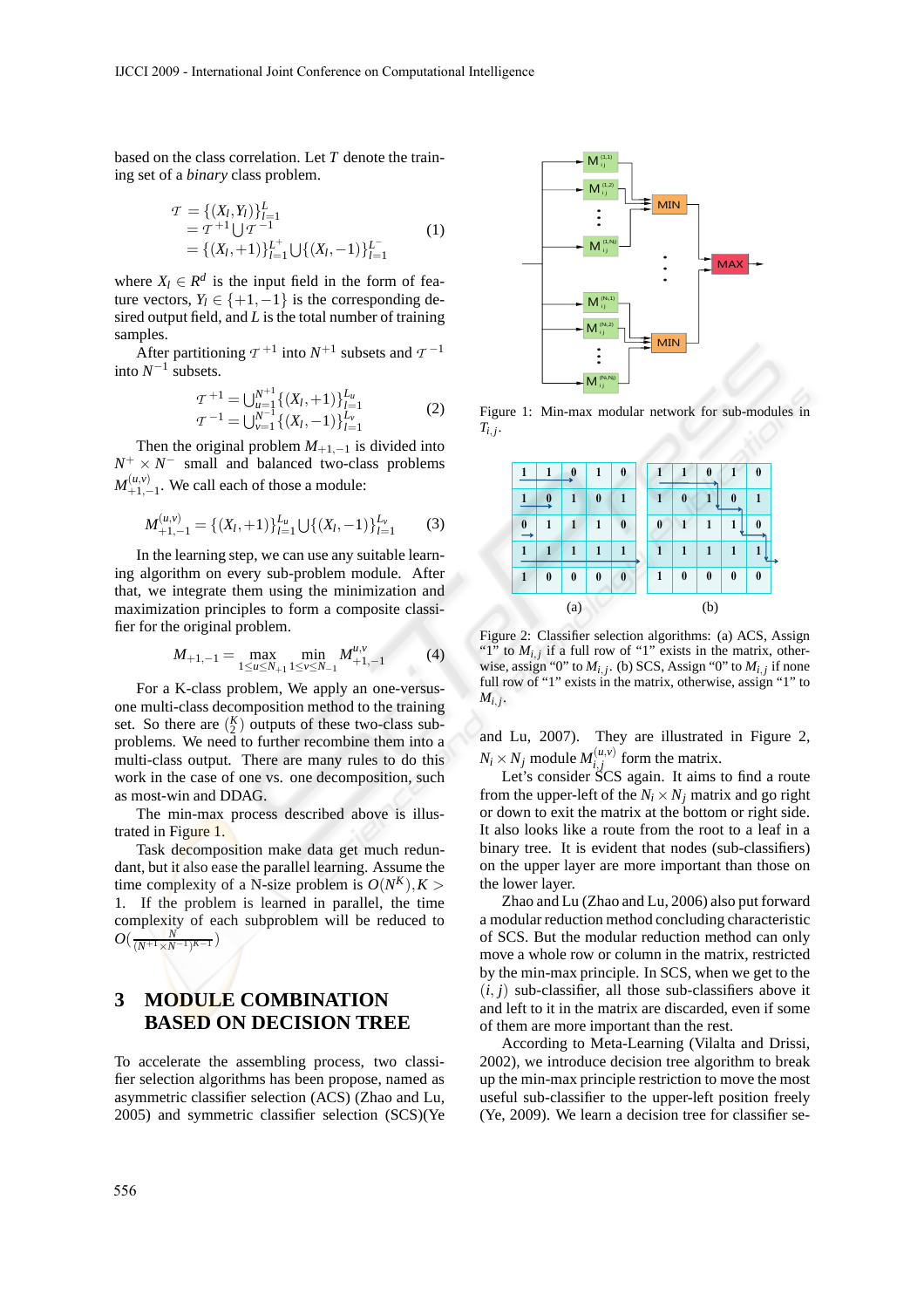

Figure 3: An example of DTCS

lection in the training period as shown in Figure 3.

Accessible decision tree tools, for example C4.5 Release 8 (Quinlan, 1993), are used to ease the decision tree classifier selection process (DTCS).

## **4 EXPERIMENTS**

Two experiments are designed to analyze the performance of DTCS algorithm

#### **4.1 Two-spiral Problem**

The two-spiral problem is an extremely hard twoclass problem for plain multilayer perceptrons (MLP), and the input-output mapping formed by each of the individual trained modules is visible. The aim of this example is to compare  $M<sup>3</sup>$  network and DTCS network visibly.

We choose multilayer quadratic perceptrons (MLQP)(Lu et al., 1993) with one hidden layer and five hidden units as the low-layer classifiers in the module. The 96 training inputs of the original twospiral problem are shown in Figure 4.



Figure 4: The 96 training inputs of two-spiral problem

In the first simulation the original training inputs belonging to class *BLACK* were divided randomly into 3 training subsets. And class *WHITE* were divided randomly into 3 training subsets, too. The training inputs of the  $3\times3 = 9$  subproblems were con-

structed from the combinations of the above six training subsets.

Nine MLQP were selected as the network modules to learn the nine subproblems. Each of the network modules has 5 hidden units. The responses of the individual trained modules are shown in Figure 5.



Figure 5: The responses of  $3 \times 3$  modules



Figure 6: The responses of (a) min-max approach and (b) decision tree classifier selection

Figure 6 shows the responses of min-max and DTCS after module combination. Through Figure 5, we can see that the MLQP with 1 hidden layer and 5 hidden units cannot learn each *Mi*, *<sup>j</sup>* problem well, and the min-max principle just stiffly combines them into a rough output. But DTCS method can combine the discrete low-layer classifiers outputs into a consecutive solution. So DTCS can adapt to weak low-layer sub-classifier better than the min-max approach.

#### **4.2 Patent Categorization**

Patent classification is a large-scale, hierarchical, imbalanced and multi-label problem.

Every year, there are over 300,000 Japanese patent data. Ten years worth of Japanese patent categorization using  $M^3$ -SVMs has been done by Lu and his colleagues (Chu et al., ). Now we will choose a subset of these Japanese patents to compare the performance of  $M<sup>3</sup>$  and DTCS. The experiment setup is as follows: